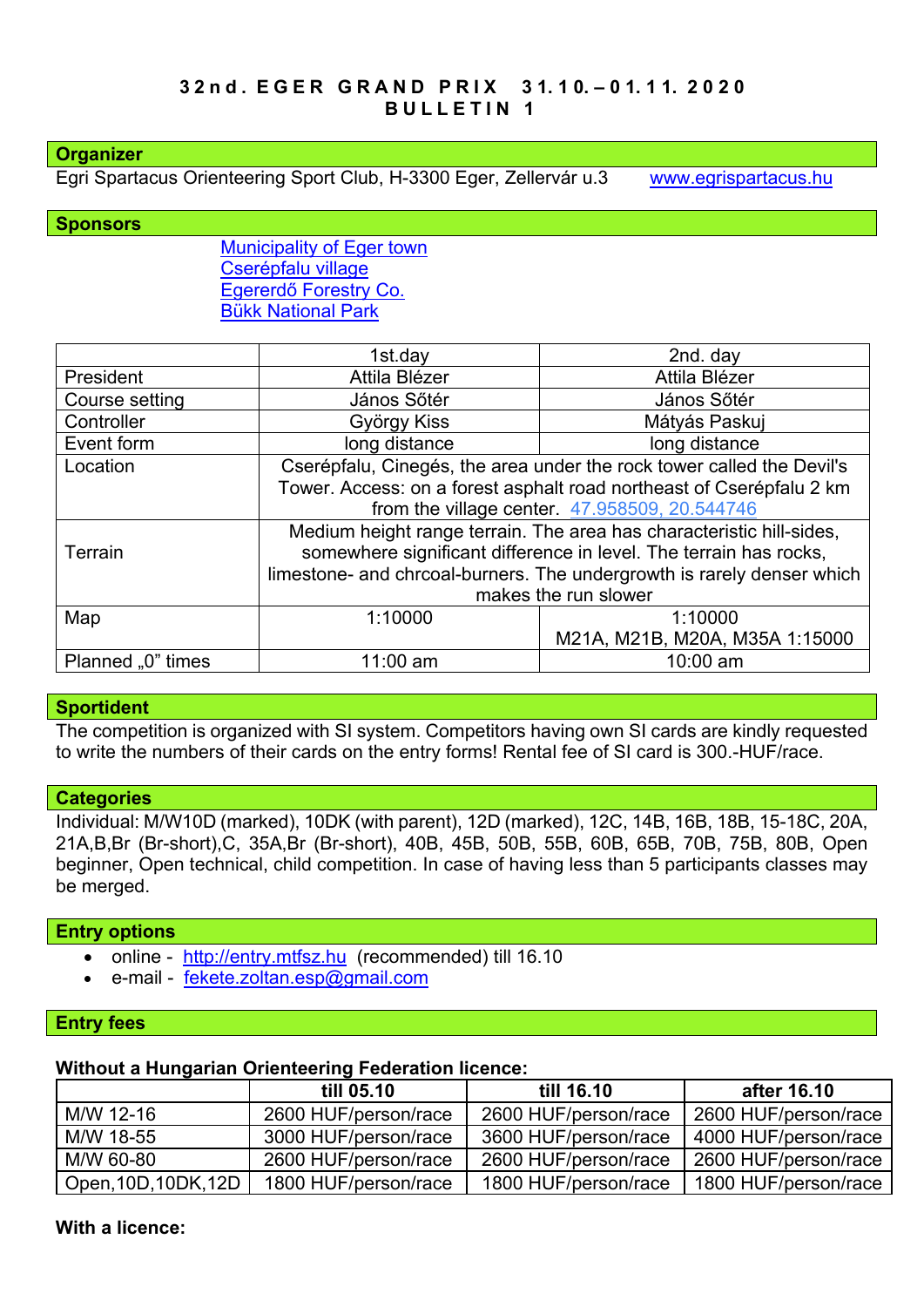|                   | till 05.10           | till 16.10           | after 16.10          |
|-------------------|----------------------|----------------------|----------------------|
| M/W 12-16         | 2000 HUF/person/race | 2000 HUF/person/race | 2000 HUF/person/race |
| M/W 18-55         | 2400 HUF/person/race | 3000 HUF/person/race | 3400 HUF/person/race |
| M/W 60-80         | 2000 HUF/person/race | 2000 HUF/person/race | 2000 HUF/person/race |
| Open,10D,10DK,12D | 1800 HUF/person/race | 1800 HUF/person/race | 1800 HUF/person/race |

Kids can enter the child competition at the finish and it is free of charge.

Payment can be only by bank transfer to the following account number:

Address: Egri Spartacus SE H-3300 Eger, Zellervár u.3

Bank: K&H Bank Zrt. Swift/BIC: OKHBHUHB

IBAN: HU11 1040 3507 0000 3639 0000 0003

Details of payment: Eger Grand Prix 2020

In case of bank transfer at the registration you are kindly requested to show the confirmation slip of your transfer! To be billed, clubs should send the billing name, address, tax number, and email address to which the electronic invoice can be sent at the same time as the transfer fee – [fekete.zoltan.esp@gmail.com](mailto:egrispartacus@atw.hu). We will send you an invoice for the on-site entries afterwards. Please note that we can only issue an invoice to the referring party, so we cannot issue an association invoice to a referring individual.

### **Accomodation**

Accommodation should be arranged individually, some have been suggested: Mezőkövesd, Zsóry Zsibongó: <http://zsory.hu/araink/>contact: [info@zsory.hu](mailto:info@zsory.hu) Student Hostel: Eger, Wigner Kollégium: [http://www.wignerkollegium.hu/?q=szallasrendeles](http://www.wignerkollegium.hu/?q=szallasrendeles-csoportos)[csoportos](http://www.wignerkollegium.hu/?q=szallasrendeles-csoportos) contact: [koli@wignerkozepiskola.hu](mailto:koli@wignerkozepiskola.hu)

There will definitely be no gym accommodation in the nearby schools, the schools cannot accept any strangers.

# **Prizes**

The first three runners of each class will be awarded a medal and prize, based on the total result of the 2 competition races, we do not announce result in open categories. All the participants of the child competiton will get a prize/present.

# **Others**

- During the organization of the competition, we strive to comply with the competition organization rules due to the coronavirus epidemic and the hygiene regulations applicable in the competition. Details of this will be included in the competition notice in accordance with the provisions in force at the time.
- Adherence to the disease-specific rules is considered mandatory by the participants (competitors and their attendants). Failure to comply may result in disqualification from the competition.
- Everyone starts the competition at their own risk.
- The participants of the competition (competitors, spectators, attendants) agree that pictures and videos can be made of them, which pictures and videos the organizers have and can pass them on to third parties (press, internet).
- All competitors who started should check in at the finish area.
- Sales of orienteering and other sports equipment as well as any sales activities are only allowed with the agreement and permission of the organizers.